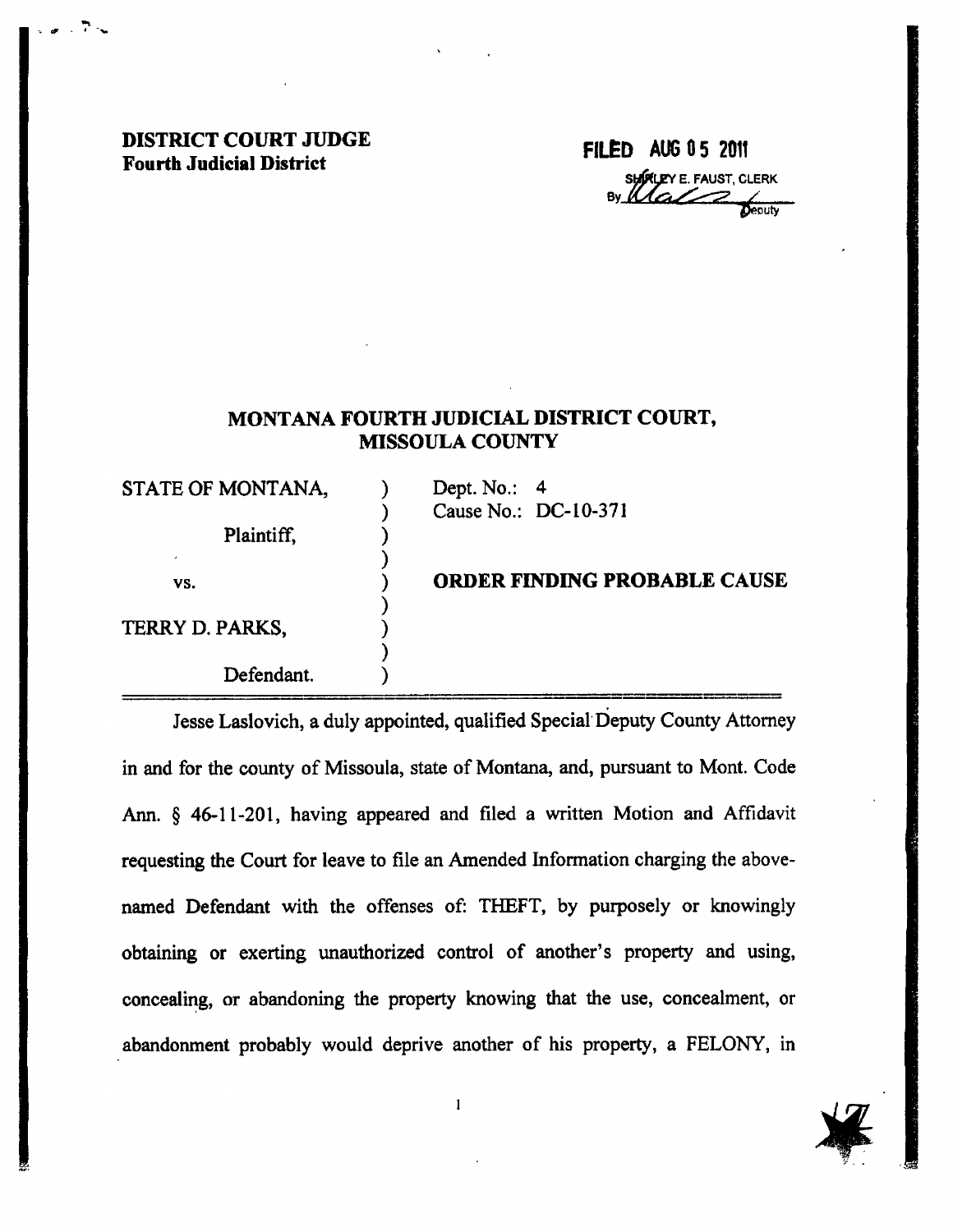violation of Mont. Code Ann.  $\S$  45-6-301(1)(c); SECURITIES FRAUD, by making untrue statements of a material fact and/or omitting a material fact, <sup>a</sup> FELONY, in violation of Mont. Code Ann.  $\S$  30-10-301(1)(b); SECURITIES FRAUD, by making untrue statements of a material fact and/or omitting a material fact, a FELONY, in violation of Mont. Code Ann.  $\S$  30-10-301(1)(b); and SECURITIES FRAUD, by making untrue statements of a material fact and/or omitting a material fact, a FELONY, in violation of Mont. Code Ann. \$ 30-10-  $301(1)(b)$ , as more particularly set forth in said Motion and Affidavit, and it appearing satisfactorily to the Court that there exists probable cause to believe that the said offenses have been committed by the Defendant, and good cause appearing;

IT IS HEREBY ORDERED that the State of Montana should be and is granted leave to file an Amended Information charging the Defendant with the above offenses. Arraignment shall be conducted on August 9, 2011, at 9:00 a.m., at the final status conference.

t  $\ddot{\bigcirc}$  day of DATED this  $\int$  day of  $\int$   $\frac{1}{4}$   $\frac{1}{4}$   $\frac{1}{4}$  , 2011. T COURT JUDGE